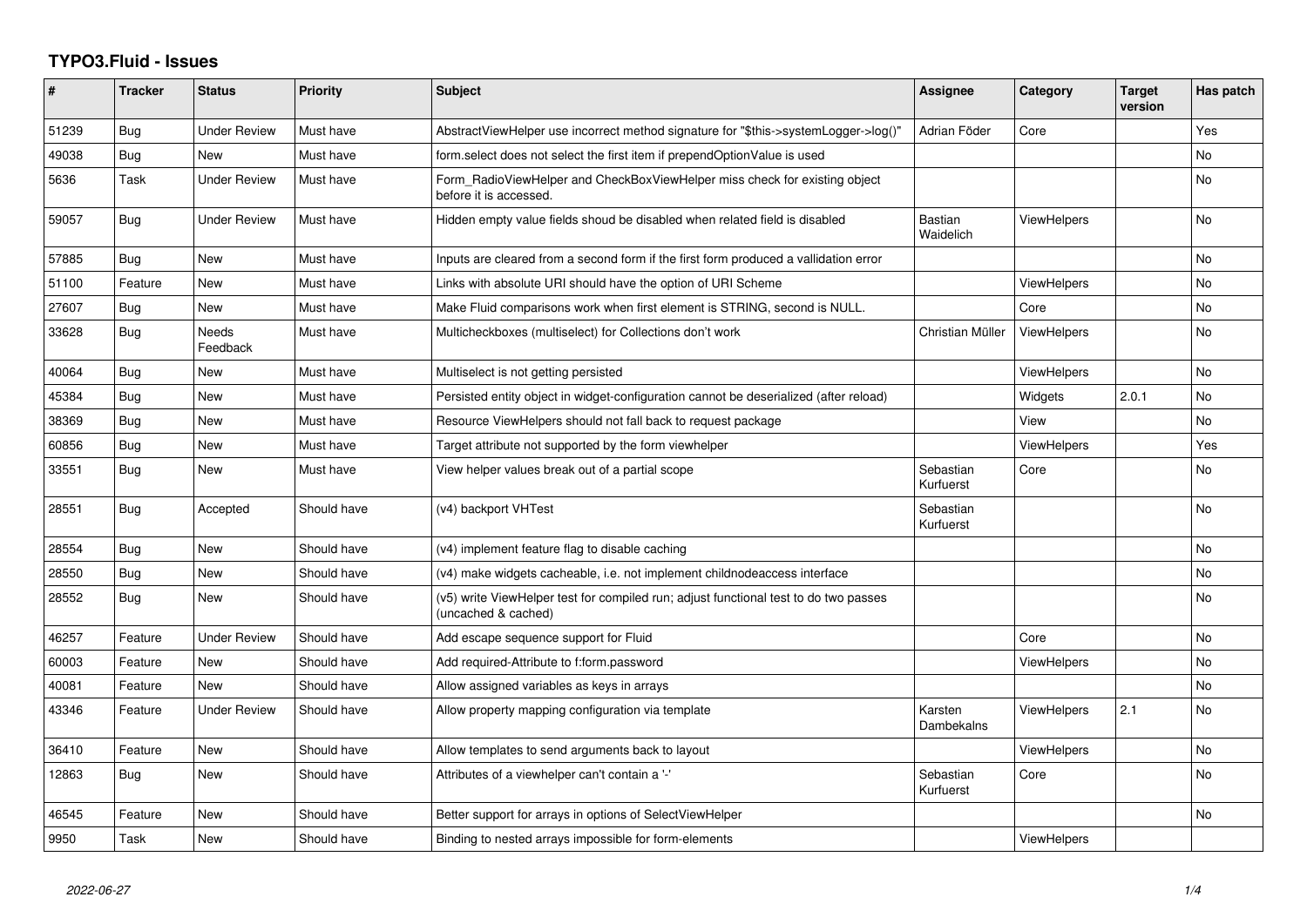| #     | <b>Tracker</b> | <b>Status</b>            | <b>Priority</b> | <b>Subject</b>                                                                                | Assignee                    | Category           | <b>Target</b><br>version | Has patch |
|-------|----------------|--------------------------|-----------------|-----------------------------------------------------------------------------------------------|-----------------------------|--------------------|--------------------------|-----------|
| 3291  | Feature        | Needs<br>Feedback        | Should have     | Cacheable viewhelpers                                                                         |                             |                    |                          | No        |
| 38130 | Feature        | <b>New</b>               | Should have     | Checkboxes and multiple select fields should have an assignable default value                 |                             |                    |                          | <b>No</b> |
| 36662 | <b>Bug</b>     | Needs<br>Feedback        | Should have     | Checked state isn't always correct when property is collection                                | Kevin Ulrich<br>Moschallski | <b>ViewHelpers</b> | 1.1.1                    | No        |
| 52640 | Feature        | <b>Under Review</b>      | Should have     | Create an UnlessViewHelper as opposite to the IfViewHelper                                    | Marc Neuhaus                |                    |                          | <b>No</b> |
| 30937 | <b>Bug</b>     | New                      | Should have     | CropViewHelper stringToTruncate can't be supplied so it can't be easily extended              |                             | <b>ViewHelpers</b> |                          | Yes       |
| 54284 | Bug            | New                      | Should have     | Default Option for Switch/Case VH                                                             |                             | <b>ViewHelpers</b> |                          | No        |
| 45345 | Feature        | <b>Needs</b><br>Feedback | Should have     | Easy to use comments for fluid that won't show in output                                      |                             |                    |                          |           |
| 46289 | Bug            | Needs<br>Feedback        | Should have     | Enable Escaping Interceptor in XML request format                                             |                             | View               | 2.0.1                    | No        |
| 13045 | Bug            | New                      | Should have     | Entity decode of strings are different between if-conditions and output of variable           |                             |                    |                          |           |
| 52536 | Bug            | <b>Under Review</b>      | Should have     | Errorclass not set if no property-attribute set                                               |                             |                    |                          |           |
| 45153 | Feature        | New                      | Should have     | f:be.menus.actionMenuItem - Detection of the current select option is insufficient            |                             |                    |                          | No        |
| 49600 | Bug            | New                      | Should have     | f:form tag shown as a HTML on frontend                                                        |                             | <b>ViewHelpers</b> |                          | No        |
| 58921 | Bug            | New                      | Should have     | f:form.* VHs crash if NOT inside f:form but followed by f:form                                |                             |                    |                          | No        |
| 31955 | Feature        | New                      | Should have     | f:uri.widget                                                                                  |                             | Widgets            |                          | No        |
| 37619 | Bug            | New                      | Should have     | Fatal Error when using variable in name attribute of Section ViewHelper                       |                             | <b>ViewHelpers</b> |                          | No        |
| 8648  | Bug            | New                      | Should have     | format.crop ViewHelper should support all features of the crop stdWrap function               |                             | <b>ViewHelpers</b> |                          | <b>No</b> |
| 58983 | <b>Bug</b>     | New                      | Should have     | format.date does not respect linebreaks and throws exception                                  |                             |                    |                          | No        |
| 47669 | Task           | New                      | Should have     | FormViewHelper does not define the default request method                                     |                             |                    |                          | No        |
| 58862 | Bug            | Needs<br>Feedback        | Should have     | FormViewHelper doesn't accept NULL as value for \$arguments                                   | <b>Bastian</b><br>Waidelich | <b>ViewHelpers</b> |                          | Yes       |
| 45394 | Task           | New                      | Should have     | Forwardport Unit test for standalone view                                                     |                             | View               |                          | No        |
| 32035 | Task           | New                      | Should have     | Improve fluid error messages                                                                  |                             | Core               |                          | Yes       |
| 4704  | Feature        | New                      | Should have     | Improve parsing exception messages                                                            |                             | Core               |                          |           |
| 28553 | <b>Bug</b>     | New                      | Should have     | improve XHProf test setup                                                                     |                             |                    |                          | No        |
| 56237 | Task           | New                      | Should have     | in-line (Condition)ViewHelpers should not evaluate on parsing                                 |                             |                    |                          | No        |
| 55008 | Bug            | Under Review             | Should have     | Interceptors should be used in Partials                                                       | Christian Müller            |                    |                          | No        |
| 37095 | Feature        | New                      | Should have     | It should be possible to set a different template on a Fluid TemplateView inside an<br>action | Christopher<br>Hlubek       |                    |                          | No        |
| 8491  | Task           | Needs<br>Feedback        | Should have     | link.action and uri.action differ in absolute argument                                        | Karsten<br>Dambekalns       | ViewHelpers        |                          | No        |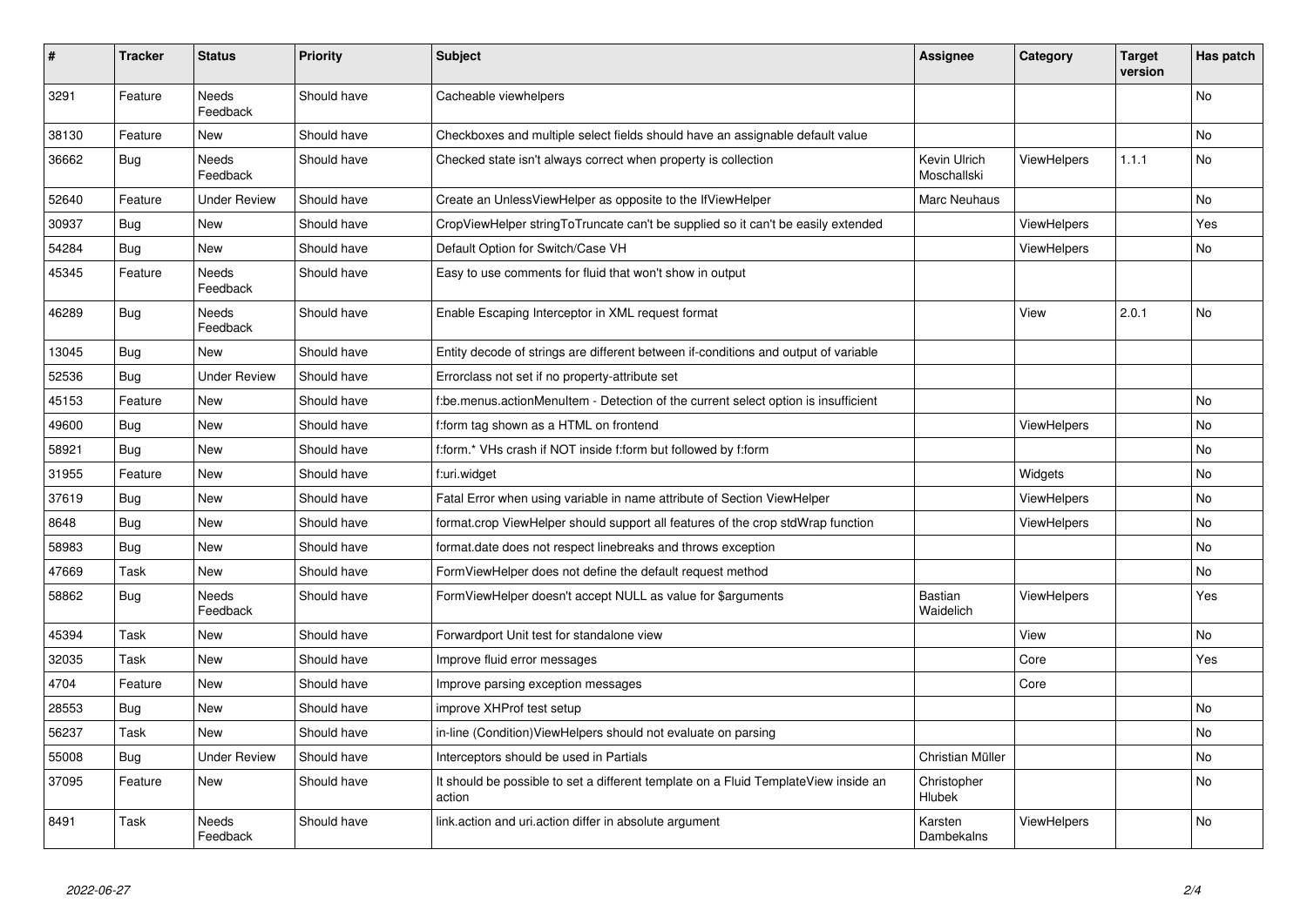| #     | <b>Tracker</b> | <b>Status</b>            | <b>Priority</b> | <b>Subject</b>                                                                                         | <b>Assignee</b>        | Category           | <b>Target</b><br>version | Has patch |
|-------|----------------|--------------------------|-----------------|--------------------------------------------------------------------------------------------------------|------------------------|--------------------|--------------------------|-----------|
| 33394 | Feature        | <b>Needs</b><br>Feedback | Should have     | Logical expression parser for BooleanNode                                                              | <b>Tobias Liebig</b>   | Core               |                          | <b>No</b> |
| 28549 | <b>Bug</b>     | New                      | Should have     | make widgets cacheable, i.e. not implement childnodeaccess interface                                   |                        |                    |                          | No        |
| 40998 | Bug            | <b>Under Review</b>      | Should have     | Missing parent request namespaces in form field name prefix                                            | Sebastian<br>Kurfuerst | ViewHelpers        | 1.1.1                    | No        |
| 42397 | Feature        | <b>New</b>               | Should have     | Missing viewhelper for general links                                                                   |                        |                    |                          | No        |
| 5933  | Feature        | Accepted                 | Should have     | Optional section rendering                                                                             | Sebastian<br>Kurfuerst | ViewHelpers        |                          | No        |
| 60271 | Feature        | New                      | Should have     | Paginate viewhelper, should also support arrays                                                        |                        |                    |                          | No        |
| 53806 | <b>Bug</b>     | <b>Under Review</b>      | Should have     | Paginate widget maximumNumberOfLinks rendering wrong number of links                                   | Bastian<br>Waidelich   | Widgets            |                          | No        |
| 36655 | Bug            | New                      | Should have     | <b>Pagination Links</b>                                                                                |                        | Widgets            |                          | No        |
| 34682 | <b>Bug</b>     | <b>Under Review</b>      | Should have     | Radio Button missing checked on validation error                                                       |                        | <b>ViewHelpers</b> |                          | No        |
| 39936 | Feature        | New                      | Should have     | registerTagAttribute should handle default values                                                      |                        | ViewHelpers        |                          | No        |
| 42743 | Task           | New                      | Should have     | Remove inline style for hidden form fields                                                             |                        |                    |                          | No        |
| 43071 | Task           | New                      | Should have     | Remove TOKENS for adding fallback teplates in B                                                        |                        |                    |                          | No        |
| 43072 | Task           | New                      | Should have     | Remove TOKENS for adding templates fallback in Backporter                                              |                        | View               |                          | No        |
| 54195 | Task           | New                      | Should have     | Rename and move FormViewHelper's errorClass value, currently 'f3-form-error'                           | Adrian Föder           | ViewHelpers        |                          | No        |
| 33215 | Feature        | New                      | Should have     | RFC: Dynamic values in ObjectAccess paths                                                              |                        |                    |                          | No        |
| 39990 | <b>Bug</b>     | New                      | Should have     | Same form twice in one template: hidden fields for empty values are only rendered<br>once              |                        | Core               |                          | No        |
| 49756 | Feature        | <b>Under Review</b>      | Should have     | Select values by array key in checkbox viewhelper                                                      |                        |                    |                          | <b>No</b> |
| 65424 | <b>Bug</b>     | <b>Under Review</b>      | Should have     | SelectViewHelper must respect option(Value Label)Field for arrays                                      |                        | ViewHelpers        |                          | No        |
| 44234 | <b>Bug</b>     | <b>Under Review</b>      | Should have     | selectViewHelper's sorting does not respect locale collation                                           |                        | ViewHelpers        | 2.1                      | No        |
| 46091 | Task           | Needs<br>Feedback        | Should have     | Show source file name and position on exceptions during parsing                                        |                        |                    |                          | No        |
| 9514  | Feature        | New                      | Should have     | Support explicit Array Arguments for ViewHelpers                                                       |                        |                    |                          |           |
| 52591 | <b>Bug</b>     | New                      | Should have     | The Pagination Widget broken for joined objects                                                        |                        |                    |                          | No        |
| 10911 | Task           | New                      | Should have     | Tx_Fluid_ViewHelpers_Form_AbstractFormViewHelper->renderHiddenIdentityField<br>should be more reliable |                        | ViewHelpers        |                          | No        |
| 3481  | Bug            | New                      | Should have     | Use ViewHelperVariableContainer in PostParseFacet                                                      |                        | Core               |                          | No        |
| 51277 | Feature        | New                      | Should have     | ViewHelper context should be aware of actual file occurrence                                           |                        |                    |                          | No        |
| 47006 | Bug            | <b>Under Review</b>      | Should have     | widget identifier are not unique                                                                       |                        |                    |                          | No        |
| 52419 | <b>Bug</b>     | New                      | Should have     | Wrong PHPDocs notation for default value inline f:translate viewhelper                                 |                        |                    | 2.0                      | No        |
| 50888 | Bug            | <b>Under Review</b>      | Should have     | WSOD by changing name of section and if Fluid caches are generated                                     |                        |                    |                          | No        |